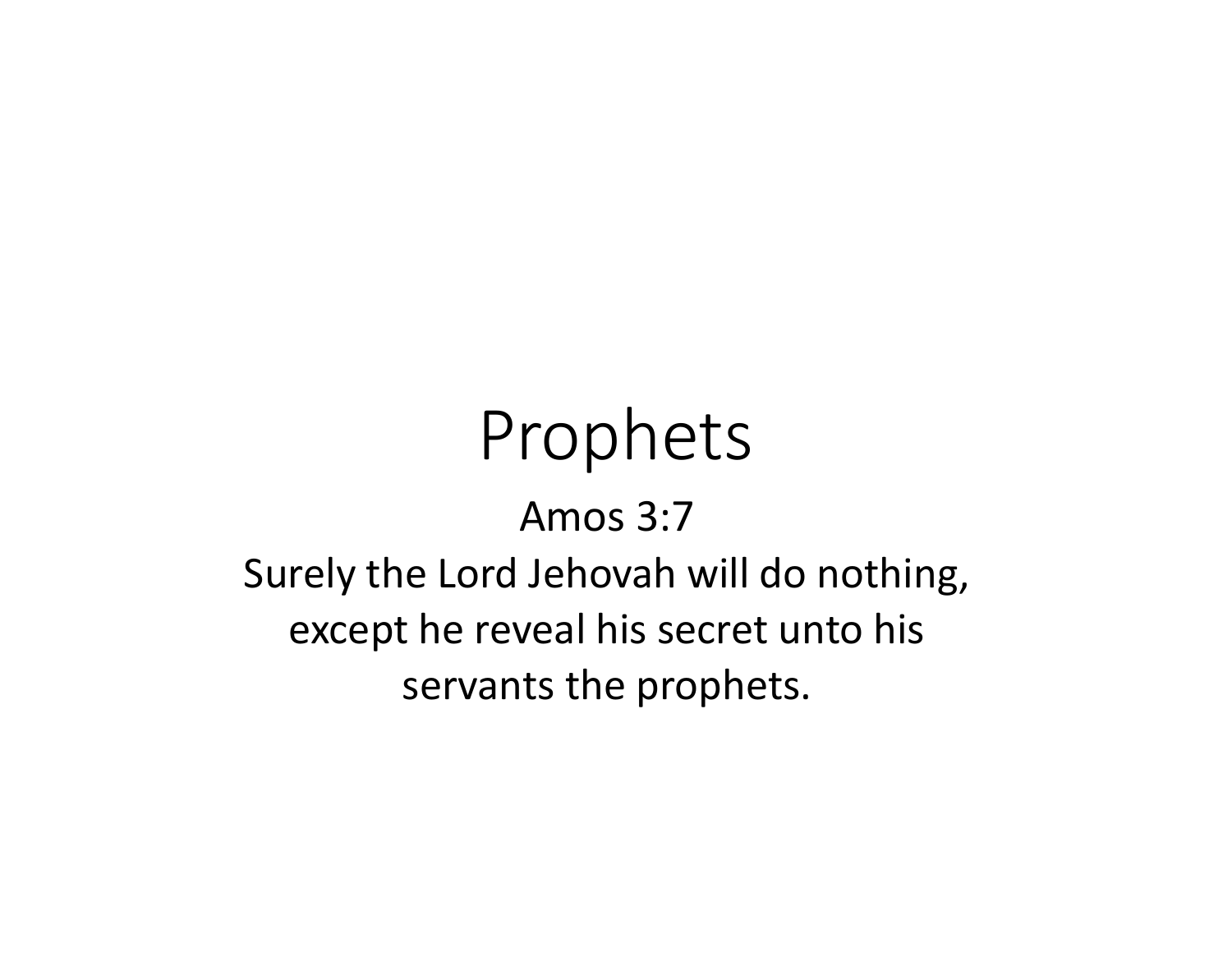Do We Have the Heart of a Prophet?

- Jam.  $1:2-4$  Count it all joy
- 1 Pet. 1:3-12 That the proof of your faith.
- Rom. 5:1-4 Stedfastness…hope
- Rom. 8:18-25 With patience wait for it.
- Isa. 1:2-9 Isaiah detested sin but mourned the fate of sinners.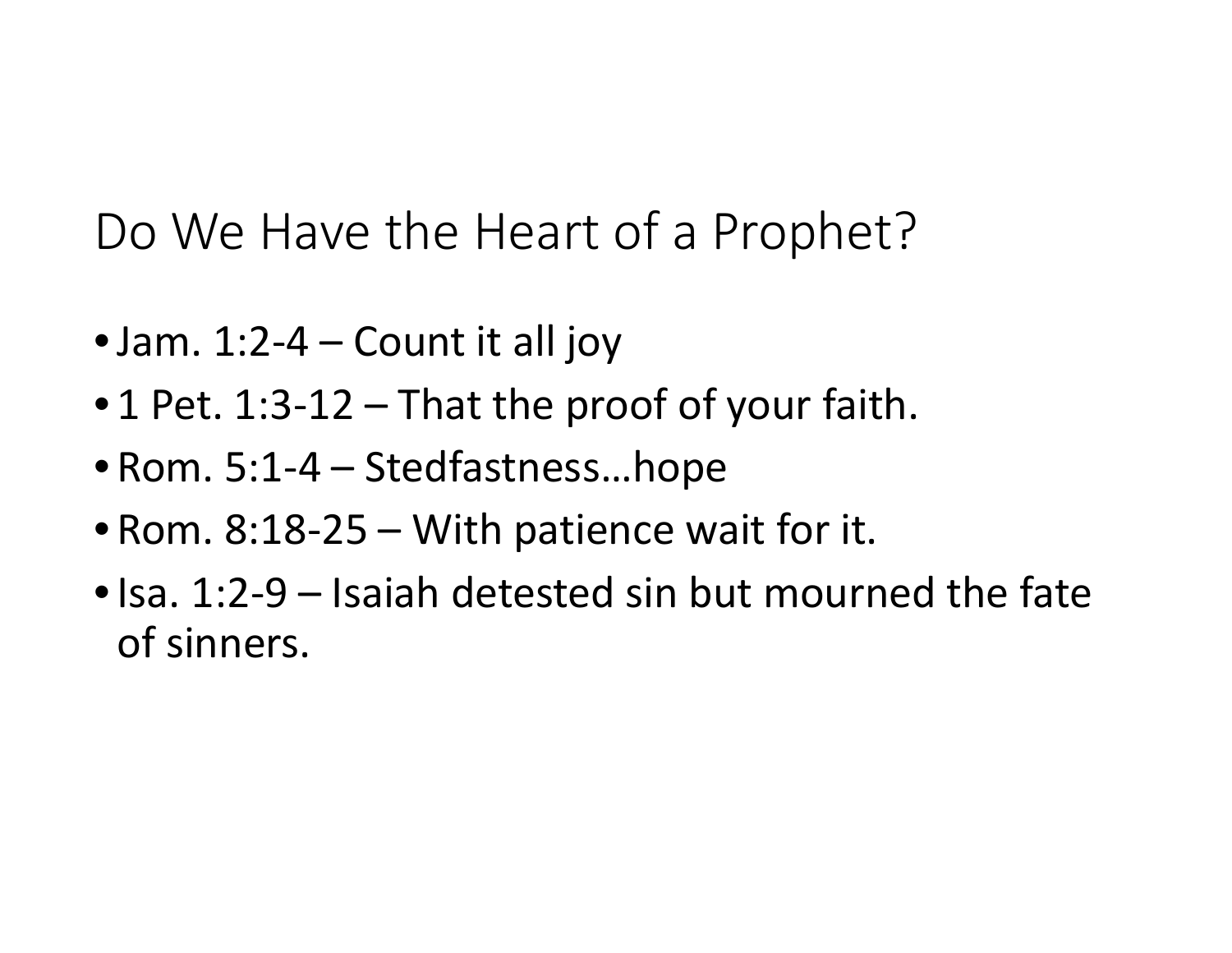Israel's Attitude Toward the Prophets

- Matt. 23:37 "O Jerusalem, Jerusalem, that killeth the prophets, and stoneth them that are sent unto her!"
- 1 Kgs.  $18:10 -$  "I only, am left; and they seek my life, to take it away."
- Neh. 9:26 They "cast thy law behind their back, and slew thy prophets that testified against them."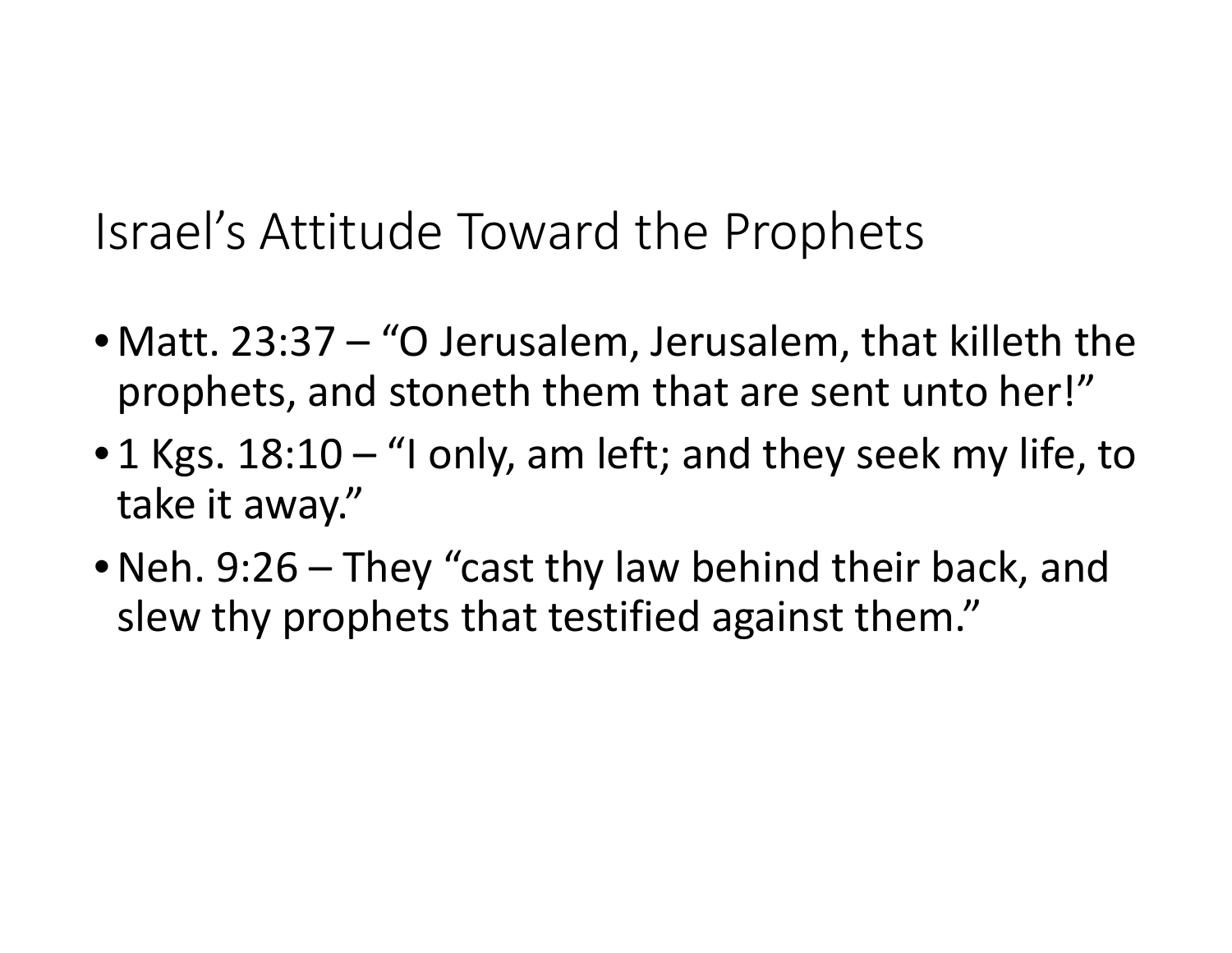Prophet Defined

- Exod.  $4:12-16$  "be to thee a mouth"
- Exod. 7:1-2 "Aaron thy brother shall be thy prophet"
- "According to the uniform teaching of the Bible the prophet is a speaker of or for God. His words are not the production of his own spirit, but come from a higher source. For he is at the same time, also, a seer, who sees things that do not lie in the domain of natural sight, or who hears things which human ears do not ordinarily receive" (ISBE; Vine's).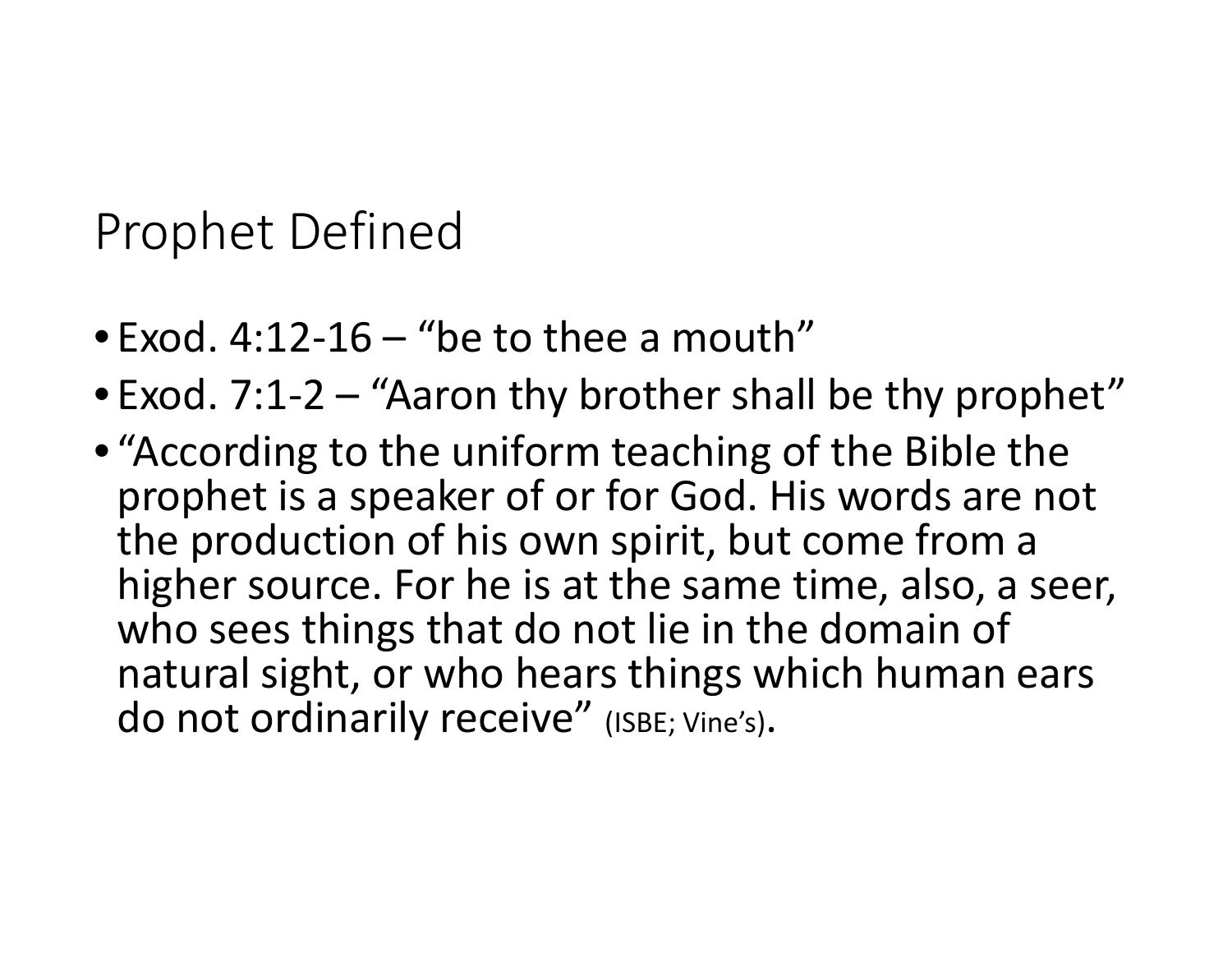Types of Prophets

- •Oral:
	- 2 Chron. 15:1 Azariah the son of Obed to Asa
	- $\bullet$  1 Kgs. 18:1-19:14 Elijah to Ahab
- •Seers:
	- 1 Sam. 9:9 Samuel prophet and seer
	- 2 Chron. 9:29 Iddo the seer
- •Literary: Jeremiah, Ezekiel, Daniel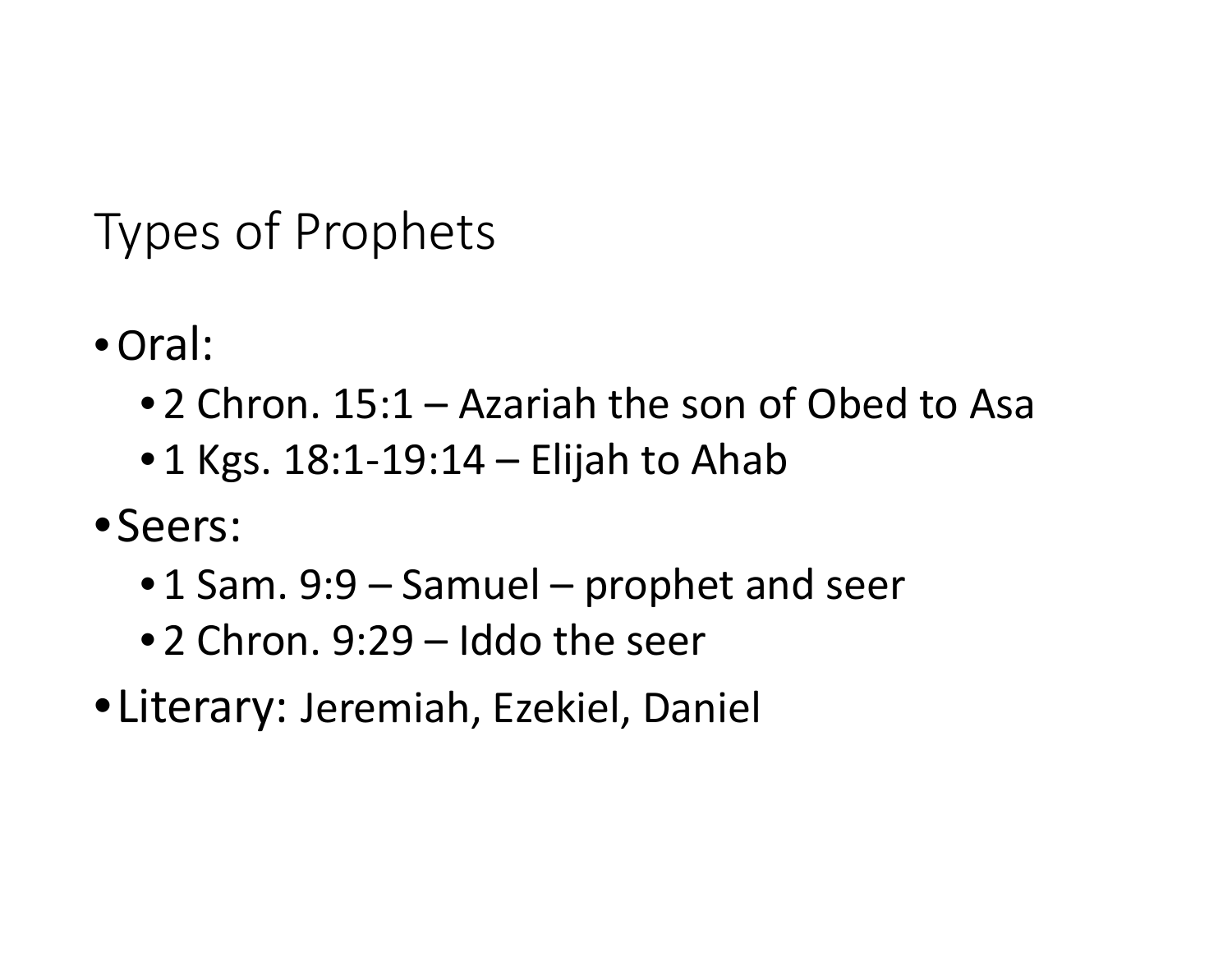False Prophets

- 1 Kgs. 13:11 Old prophet
- 1 Kgs. 18:20ff Prophets of Baal
- •Jer. 28:1, 10, 15-17 Hananiah
- $\bullet$  Jer. 20:1-6 Pashhur
- •Neh. 6:1-14 Shemaiah and Noadiah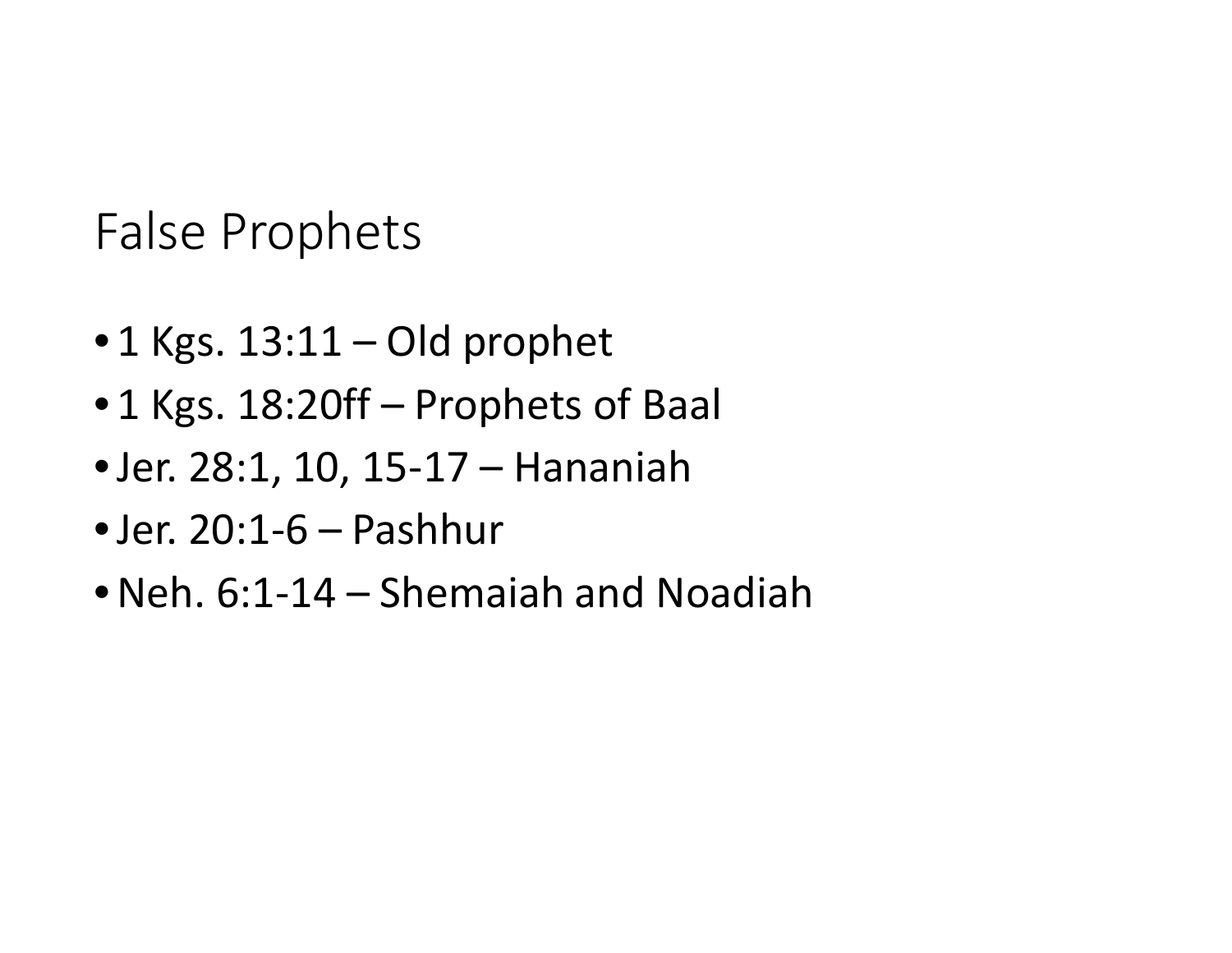Examples of Rejection

- 1 Sam. 8:1-22 Israel demands a king
- 1 Kgs. 20:35-43 Man refused to smite the prophet
- •Jer. 6:13-19 We will not hearken
- •Neh. 9:13-17 Refused to obey
- •Jer. 11:9-14 Jehovah tells Jeremiah not to pray for the people
- Zech. 7:4-14 "They refused to hearken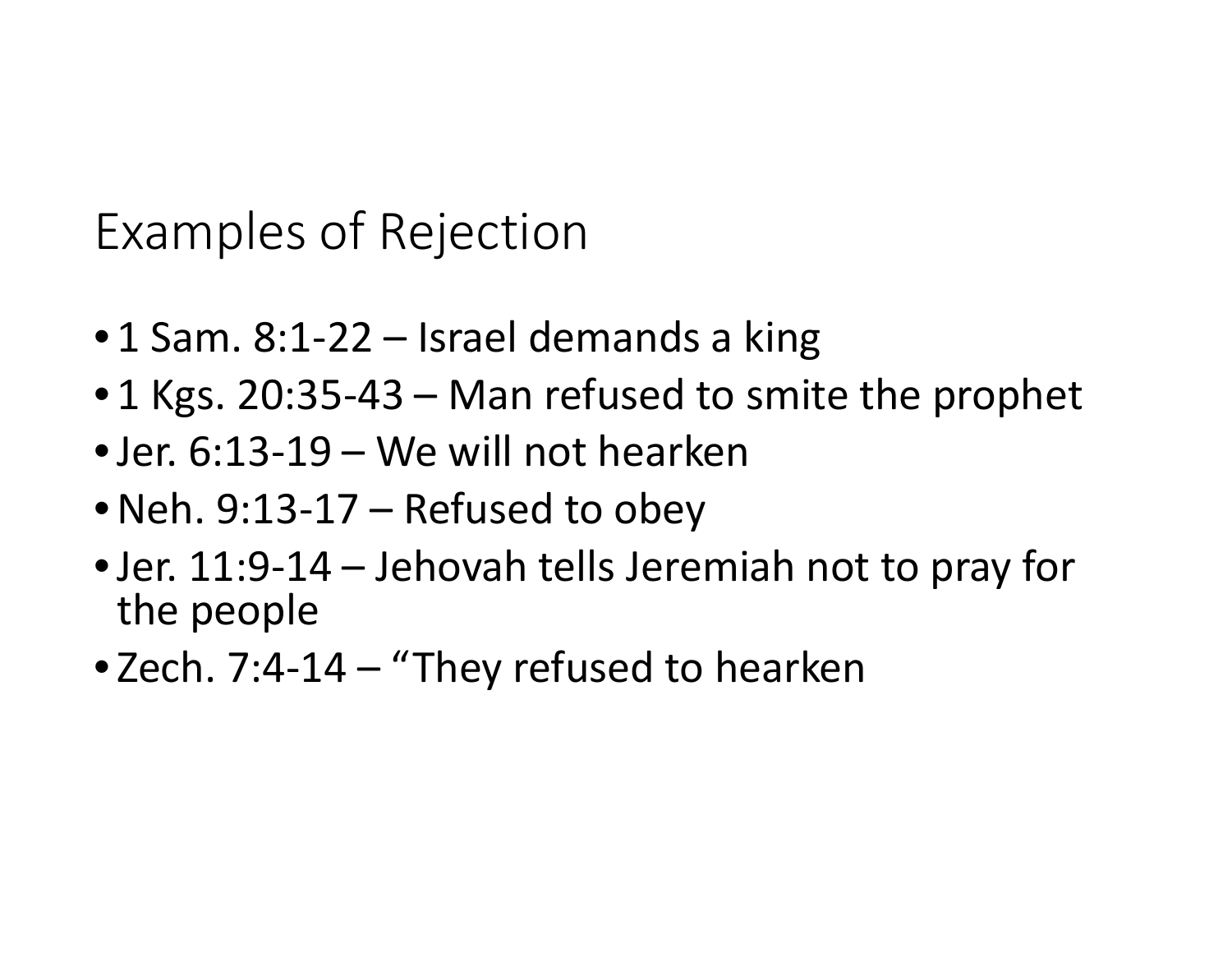Faith of the Prophets

- Samuel: 1 Sam. 1:11, 27-28; 7:15 Given to the Lord all the days of his life
- Elijah: 1 Kgs. 19:14 "Very jealous for Jehovah"
- Elisha: 2 Kgs. 2:9-10 Asked for that which would glorify God
- •Jeremiah: 7:23-27 Persisted though suffered
- Habakkuk: 2:3-4 The righteous shall live by his faith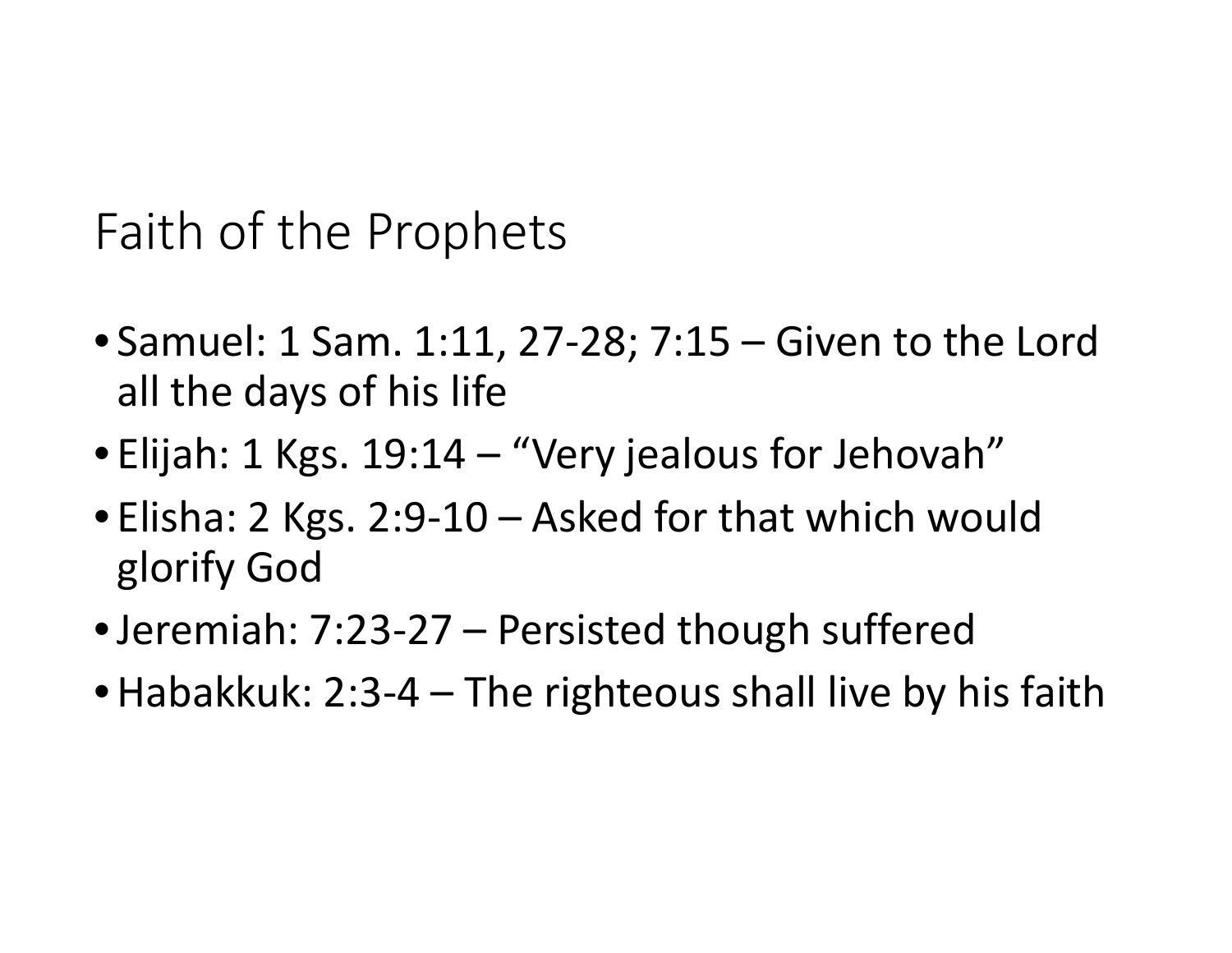Faith of the Prophets

- •Isaiah: Prophesied of…
	- 7:14 Virgin birth
	- 40:3-5 The work of John the Baptist
	- 9:1-2 The coming of Christ who came a light into the world
- •Isaiah 20:2-3 Faithful obedient servant
- Isa. 6:8-9 Quick to seize an opportunity to a question not directly asked.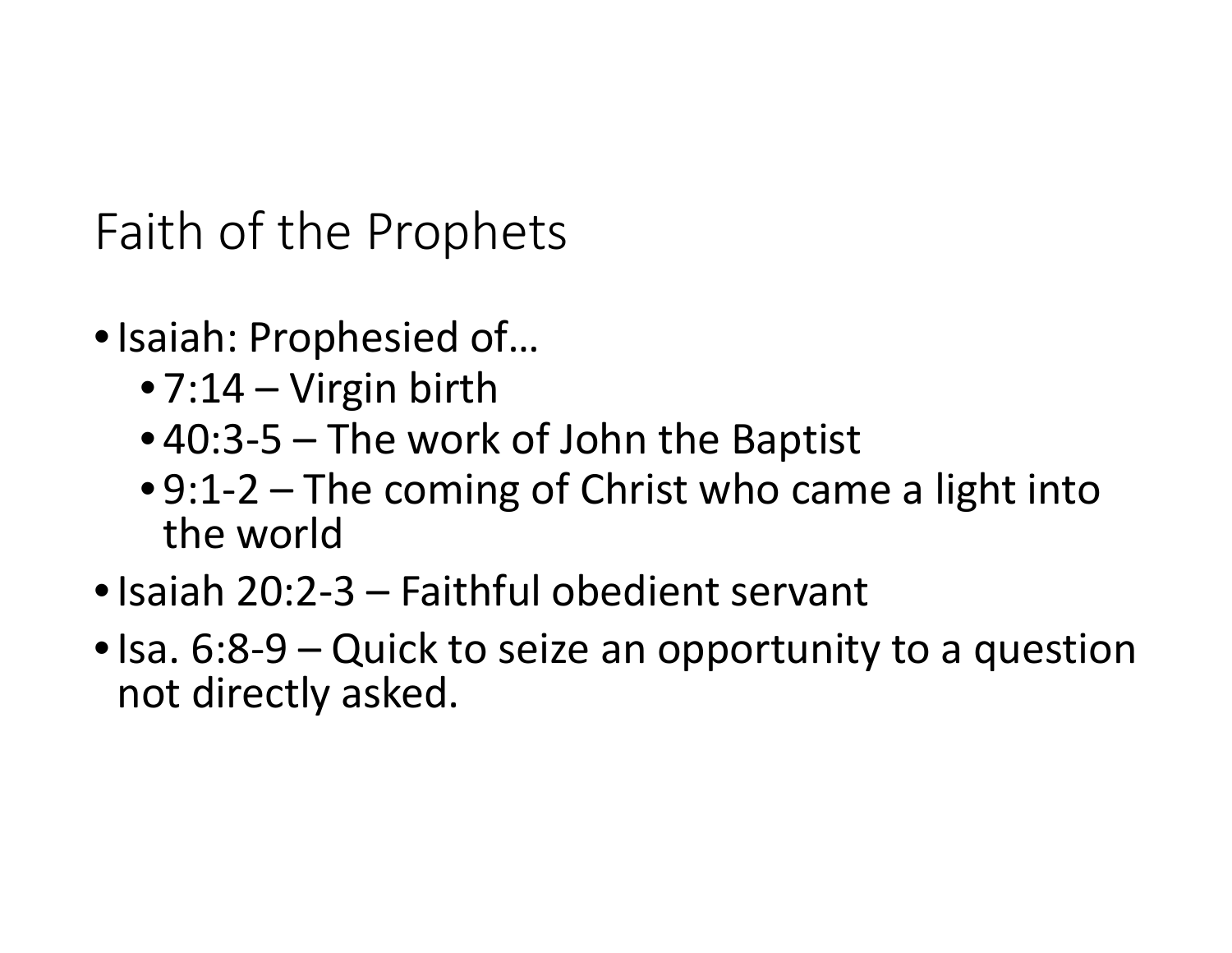Fortitude of the Prophets: Courageous endurance

- Samuel:
	- 1 Sam. 12:1-7, 17-18, 19-23 Convicts the people
	- 1 Sam. 15:1-32, 33 Saul and Agag
- Elijah:
	- 1 Kgs. 18:1-46 Bold against the prophets of Baal
	- 2 Kgs. 1:1-17 Denounces Ahaziah king of Israel, son of Ahab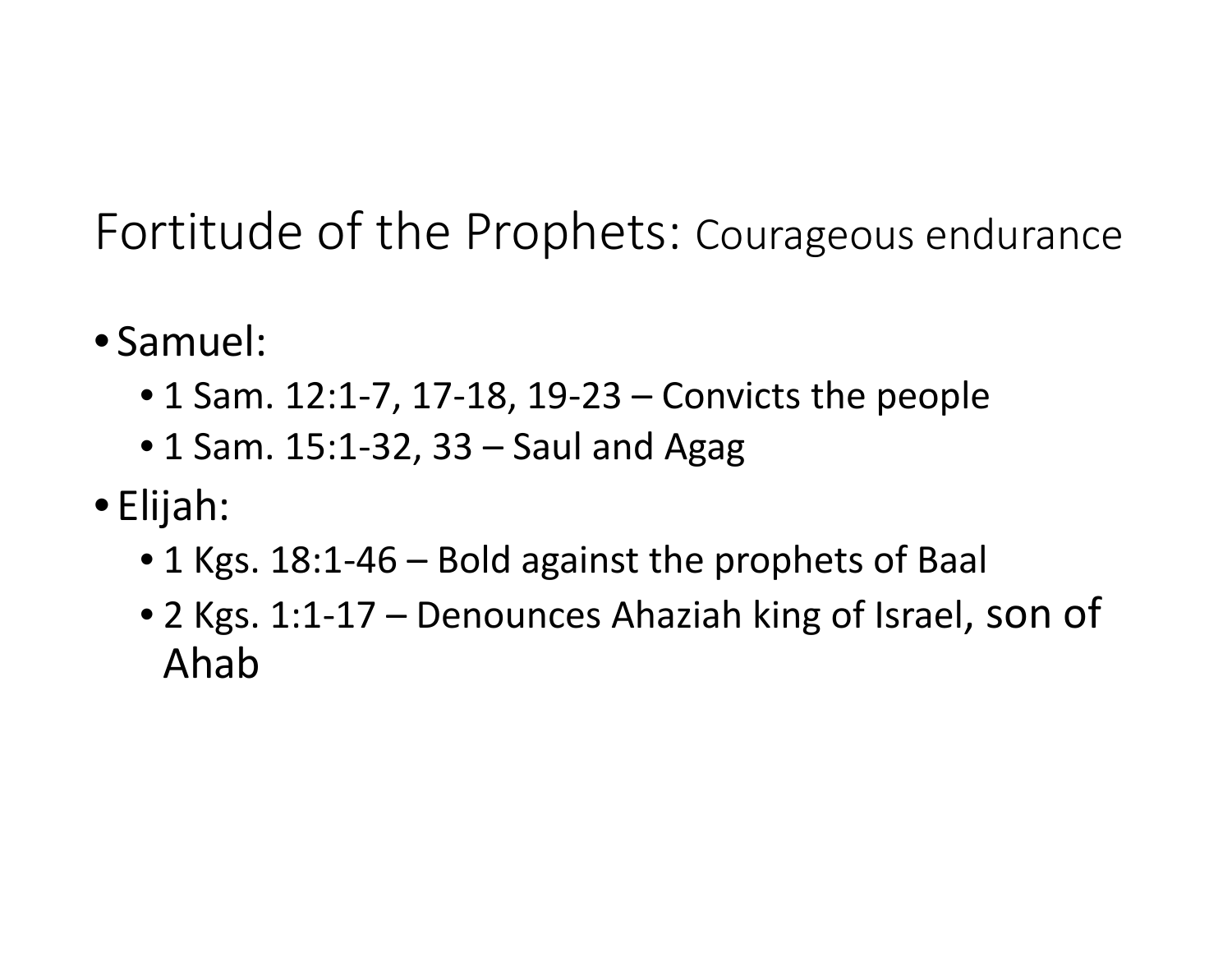Fortitude of the Prophets: Courageous endurance

- Elisha:
	- 2 Kgs. 6:8-19 Against the king of Syria
	- 2 Kgs. 6:31, 32 Endured the threats of Jehoram king of Samaria
- •Isaiah:
	- Isa. 39:1-7 Rebuked Hezekiah
	- Isa. 7:1-9 Spoke out against Syria and Samaria: Syria Rezin; Samaria – Remaliah's son, i.e., Peka; Judah - Ahaz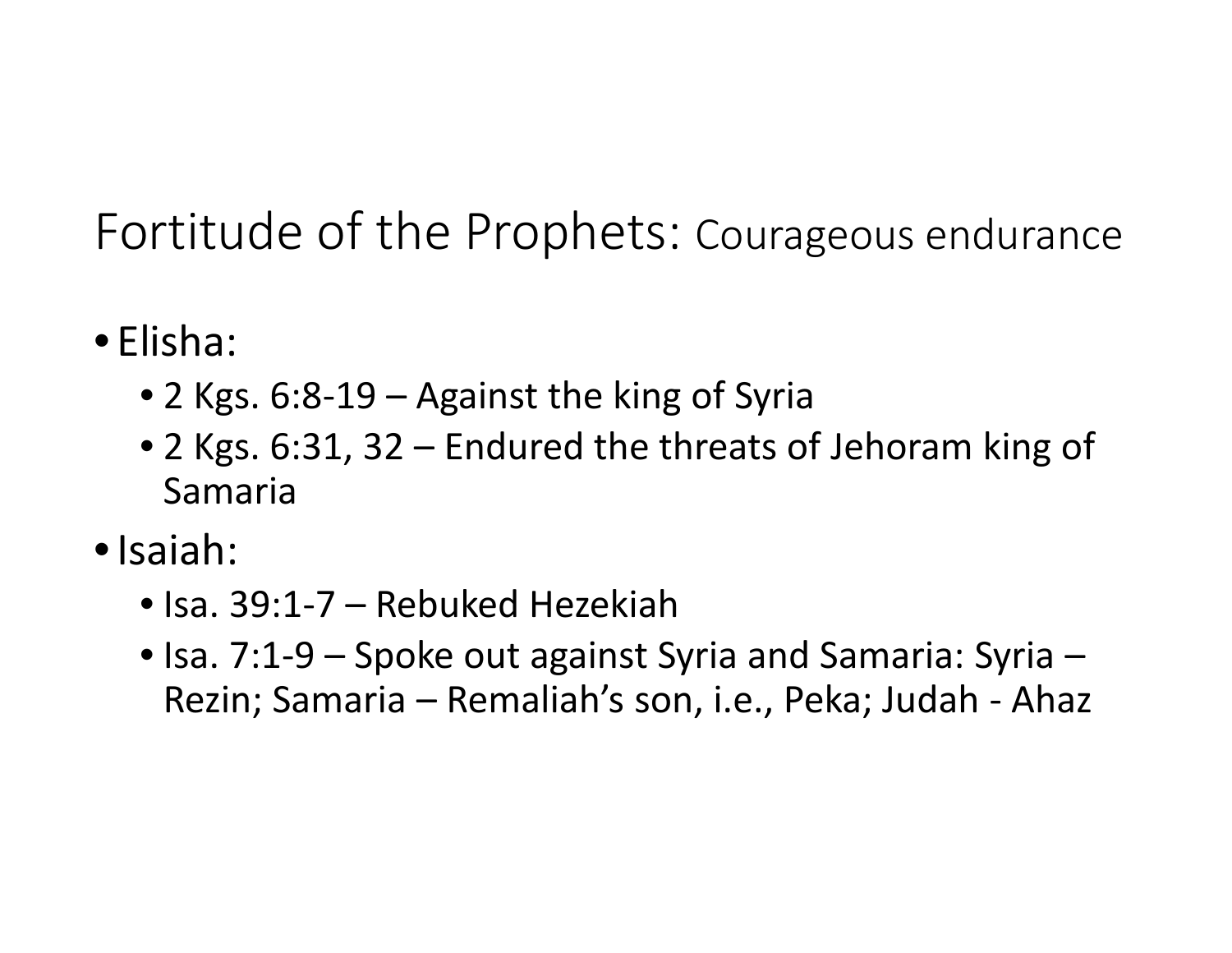### Fortitude of the Prophets: Courageous endurance

- •Jeremiah:
	- Eighteen years with Josiah good
	- Eleven years with Jehoiakim bad
	- Eleven years with Zedekiah bad
	- Remained faithful while other sought his life
	- Jer. 28:1-17 Stood up against Zedekiah and Hananiah
	- Jer. 43:2 Called a liar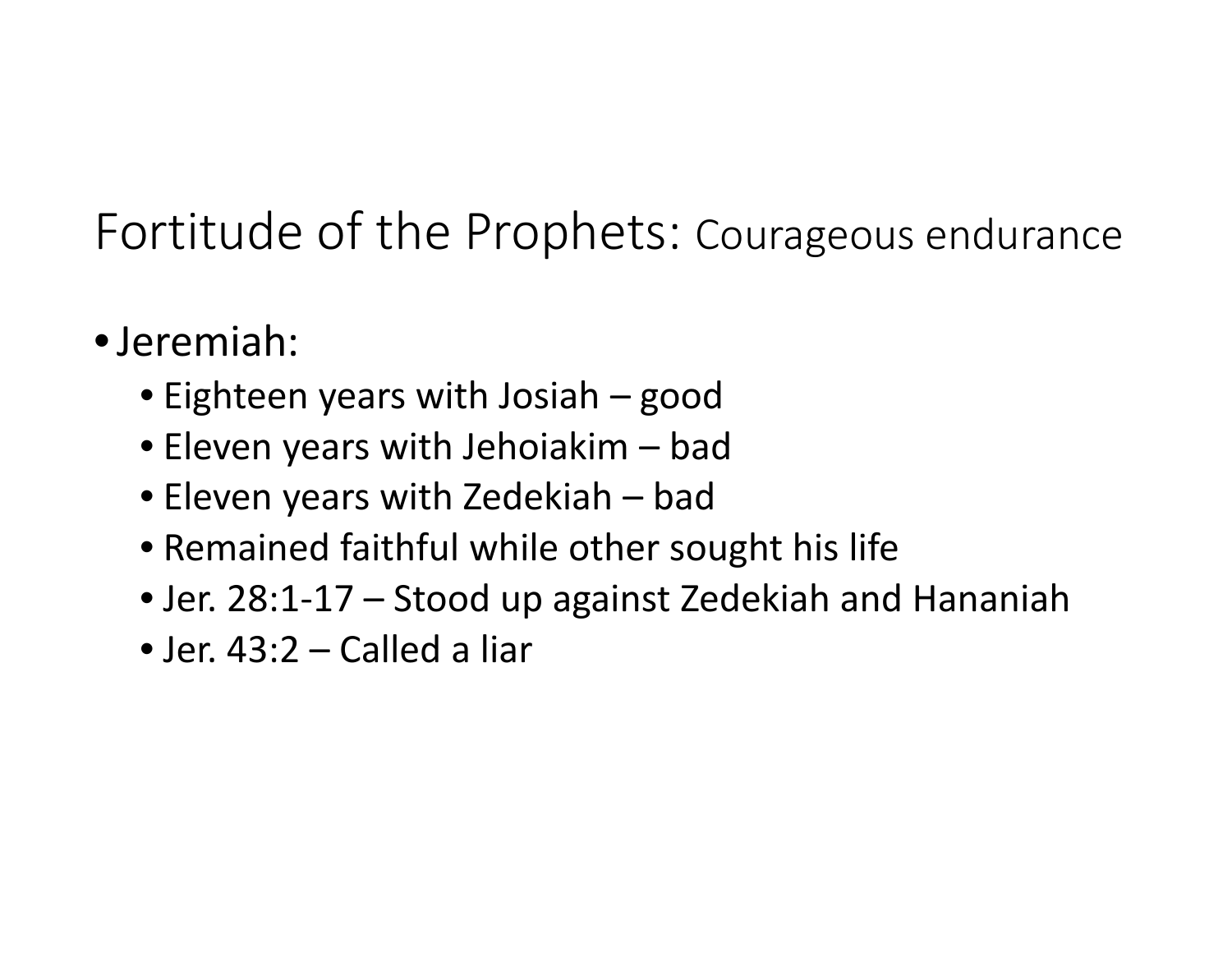- Samuel:
	- 1 Sam. 13:8-14 To Saul, Samuel said, "What have you done?"
	- 1 Sam. 15:1-32 Saul and Amalek
	- 1 Sam. 15:34-35 Mourned Saul
- Elijah:
	- 1 Kgs. 18:22 I alone am left
	- 1 Kgs. 19:4 No better than my fathers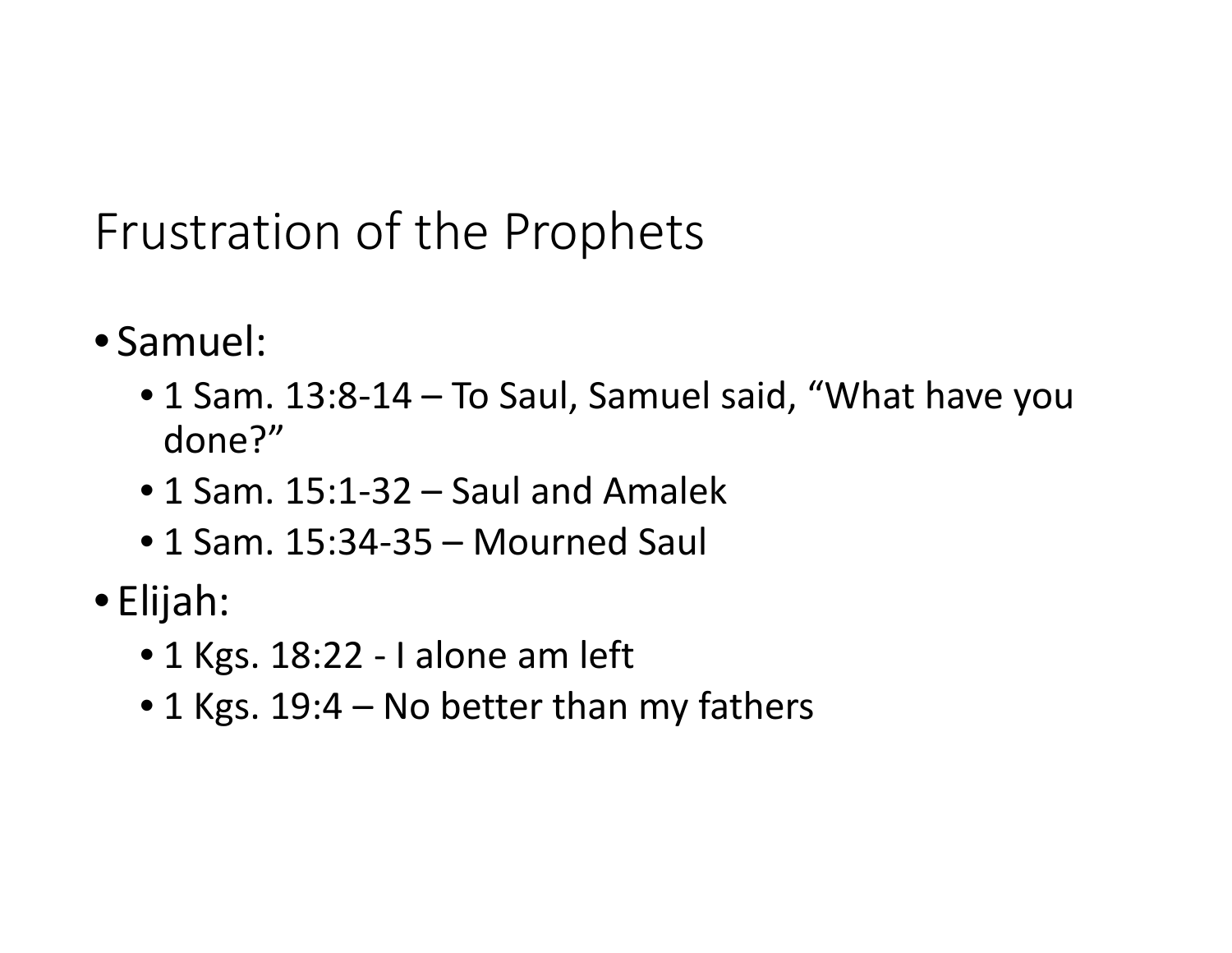- Elisha:
	- 2 Kgs. 2:15-18 Fifty prophets: Did I not say unto you, Go not?"
	- 2 Kgs. 2:23-24 Young lads out of Beth-el
	- 2 Kgs. 3:11-15 "were it not that I regard the presence of Jehoshaphat king of Judah, I would not look at you, nor see you"
	- 2 Kgs. 13:14-19 Frustrated with Joash: Arrows, smite the ground.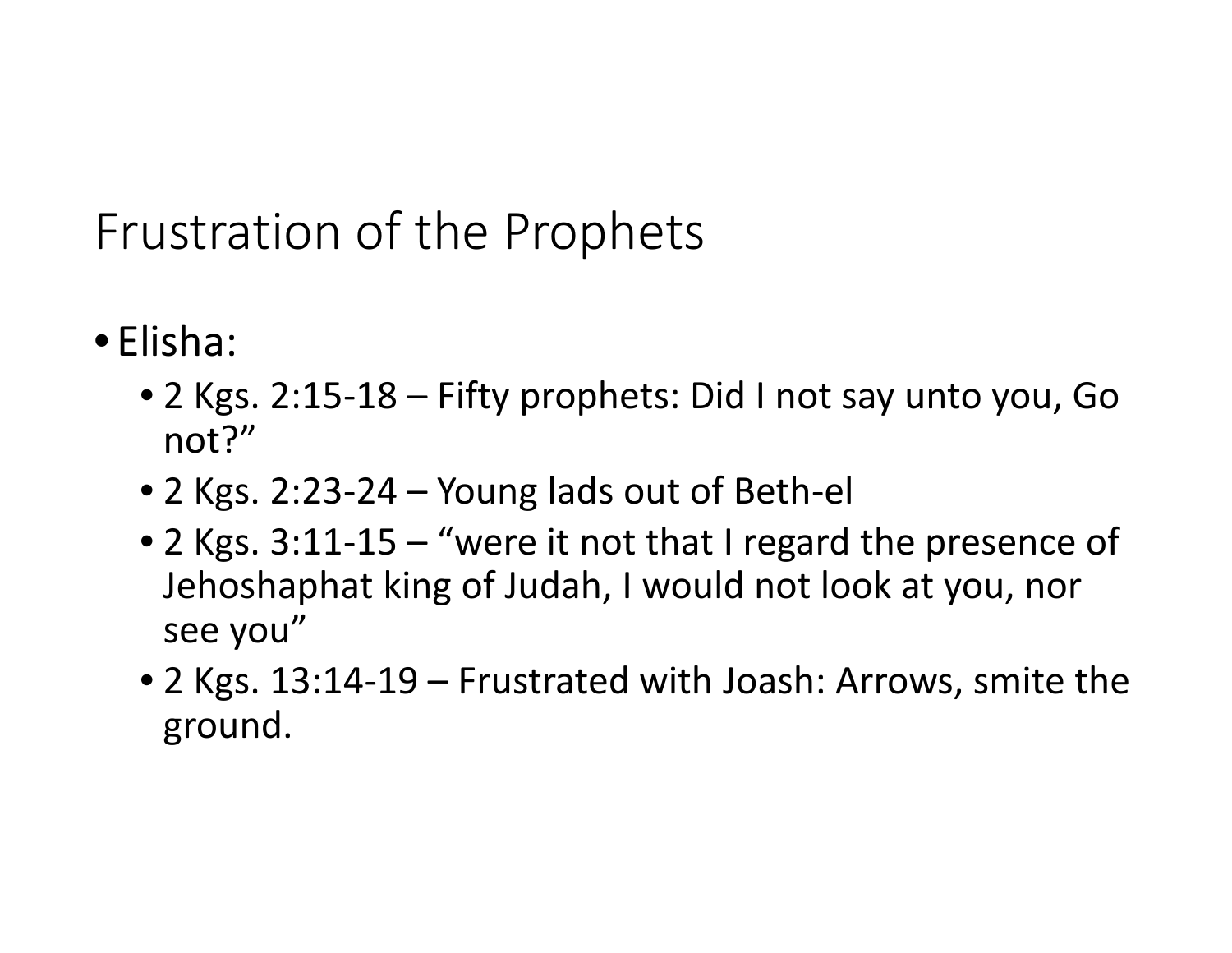- Isaiah: 6:10-13 Knowing what he was to face.
- •Jeremiah:
	- Jer. 1:4-10 Considered himself inadequate for the work
	- Jer. 1:10; 20:7-11 Thou hast deceived: persuaded
	- Jer. 11:14; 1 Sam. 12:23 "So do not pray for this people, or lift up a cry or prayer for them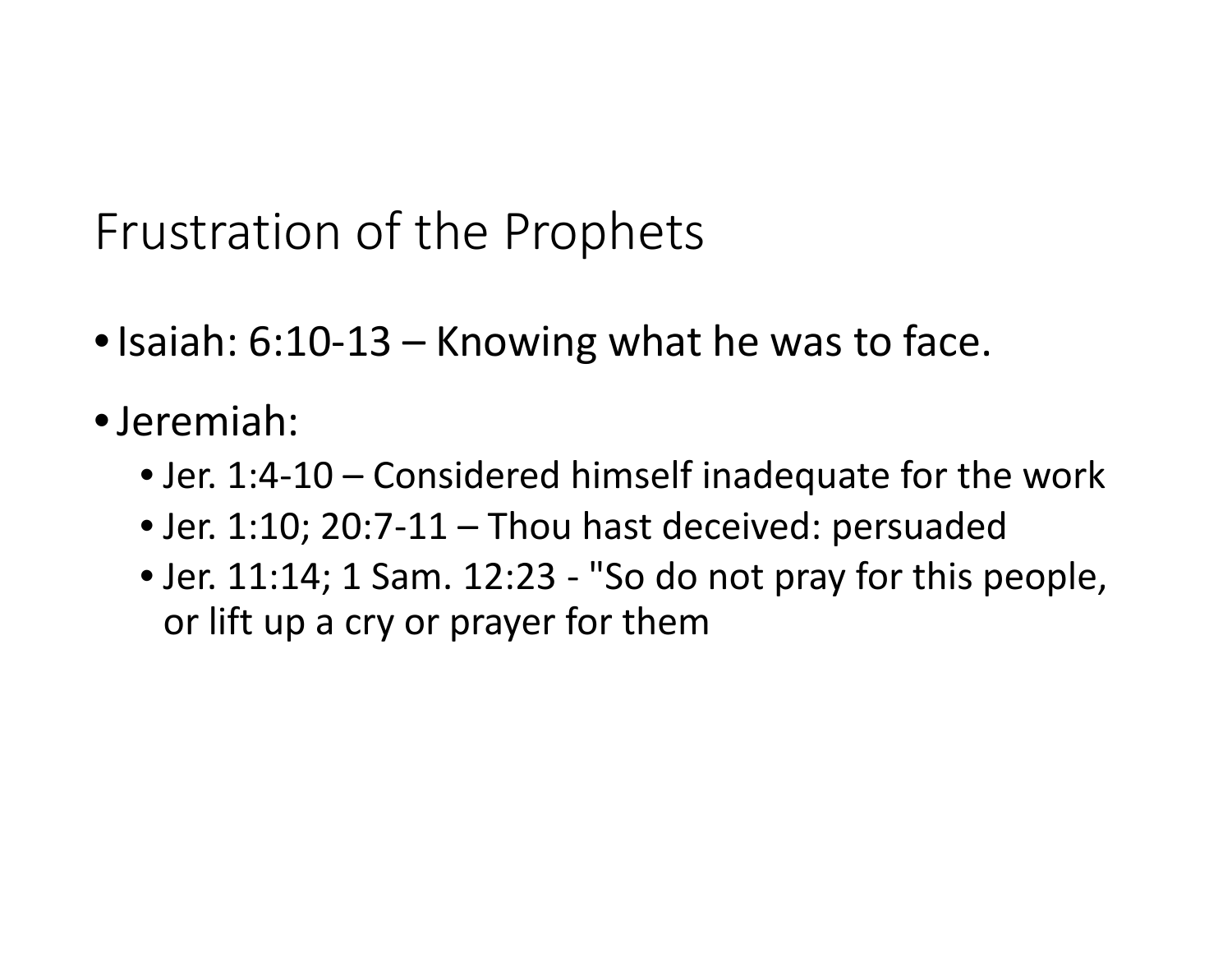- Jeremiah:
	- Jer. 12:1-6 How long shall the land mourn? Then rebuked by the Lord
	- Jer. 20:13-18 Laments the day of his birth.
	- Jer. 23:1-6 Twenty-Three years Jeremiah warned the people.
	- Jer. 42—43:4 People refuse the words of Jehovah by Jeremiah. Before the people went to Egypt.
	- Jer. 43:7; 44:15-19 In Egypt: We will not hearken unto thee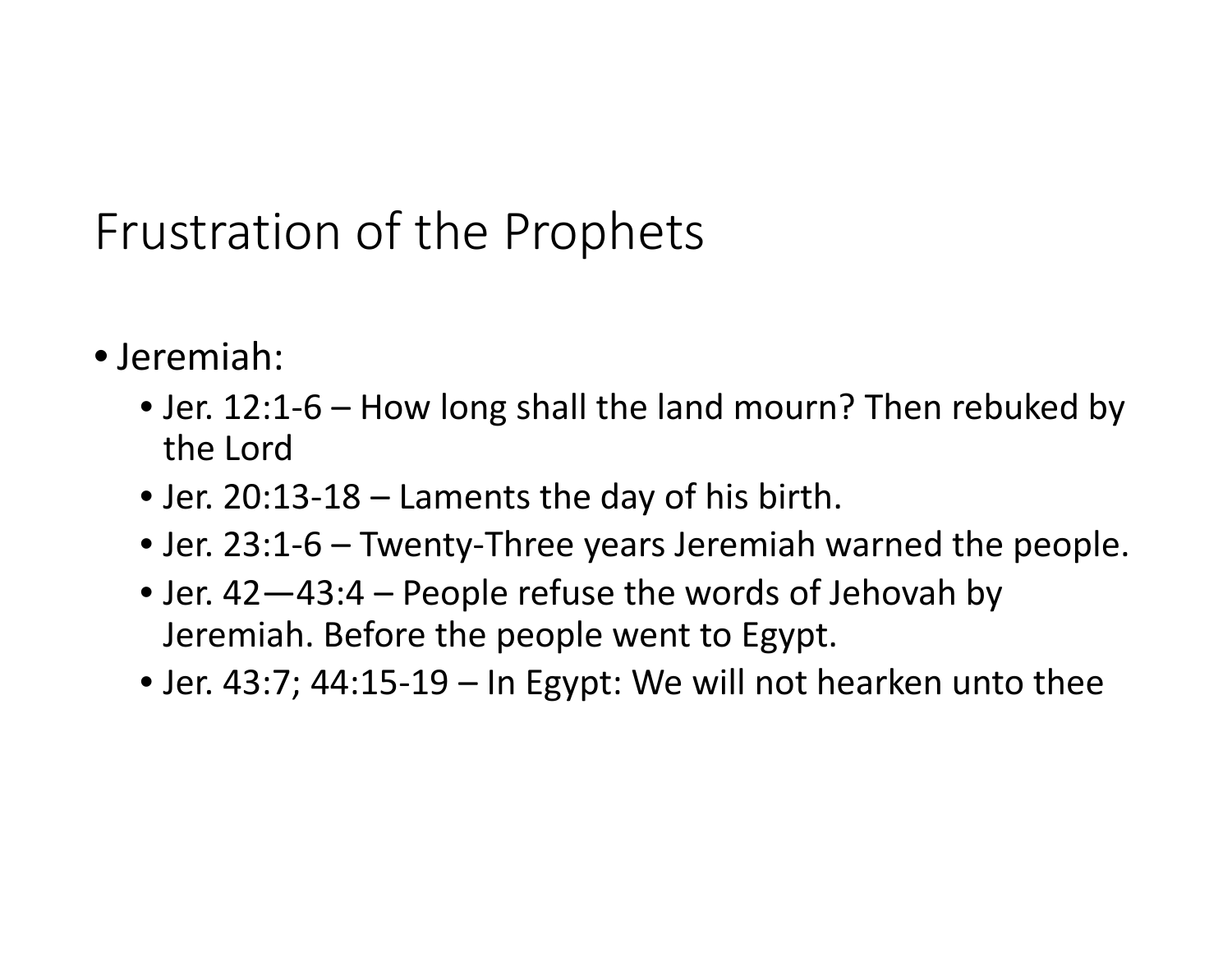- Ahijah: 1 Kgs. 14:1-17 Disappointed in Jeroboam
- Micaiah: 1 Kgs. 22:15, 27-28 Taunts Ahab
- Habakkuk: 1:2, 12-17 How long?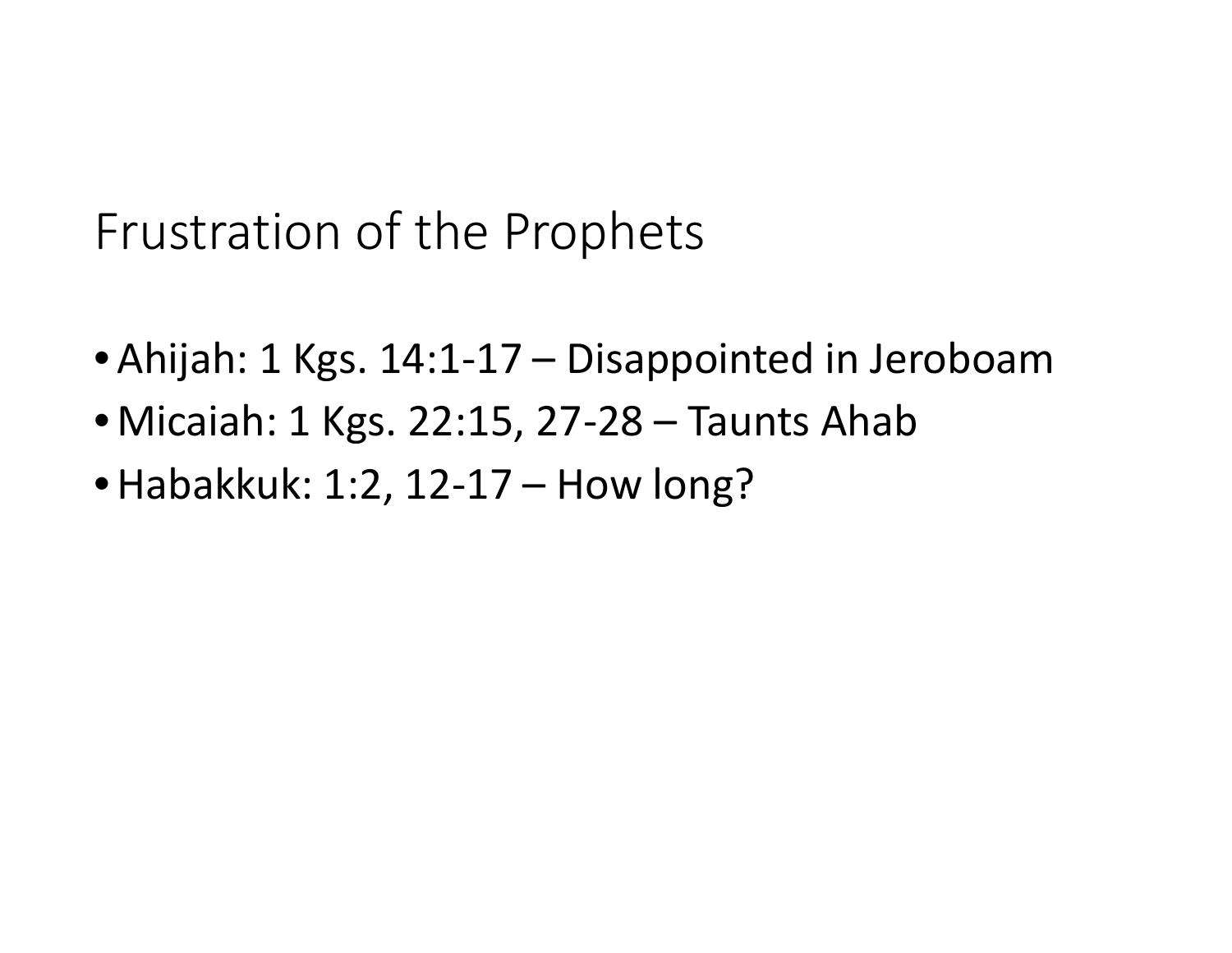Fears and/or Fearlessness

- Samuel: Fearless
- Elijah:
	- $\bullet$  1 Sam. 16:1-2 Saul will kill me
	- 1 Kgs. 1:9-15 Do not be afraid
	- $\bullet$  1 Kgs. 19:1-3 ran for his life
- Elisha: Fearless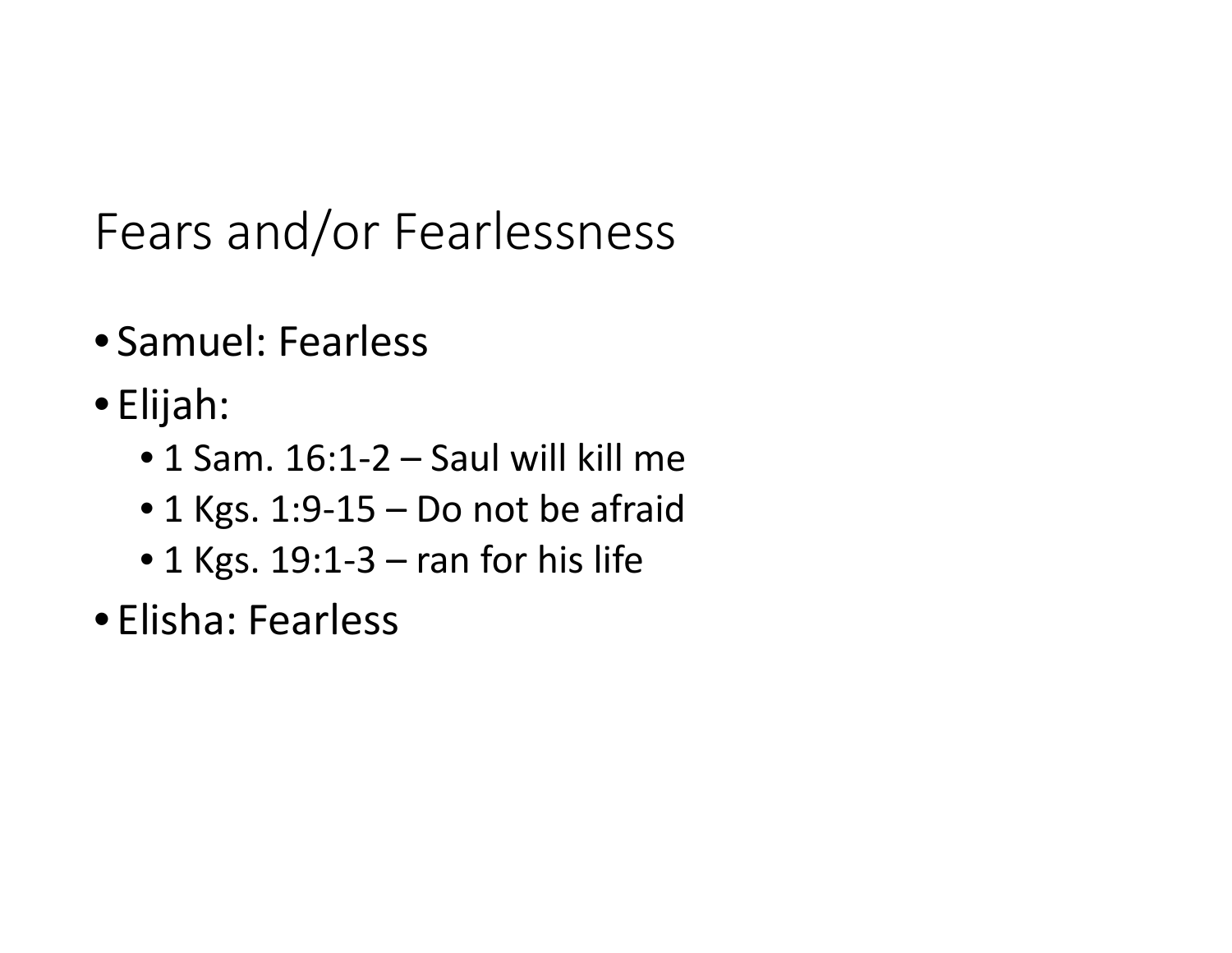## Fears and/or Fearlessness

- •Isaiah:
	- 29 times the word fear is used in Isaiah…not one applied to Isaiah.
	- 10 times the word afraid is used in Isaiah...not one applied to Isaiah.
	- 8 times the word hide is used in Isaiah...not one applied to Isaiah
	- 13 times the word flee is used in Isaiah...not one applied to Isaiah.
	- 1 time the word fearful is used in Isaiah...not one applied to Isaiah
	- 6 times the word fled is used in Isaiah…not one applied to Isaiah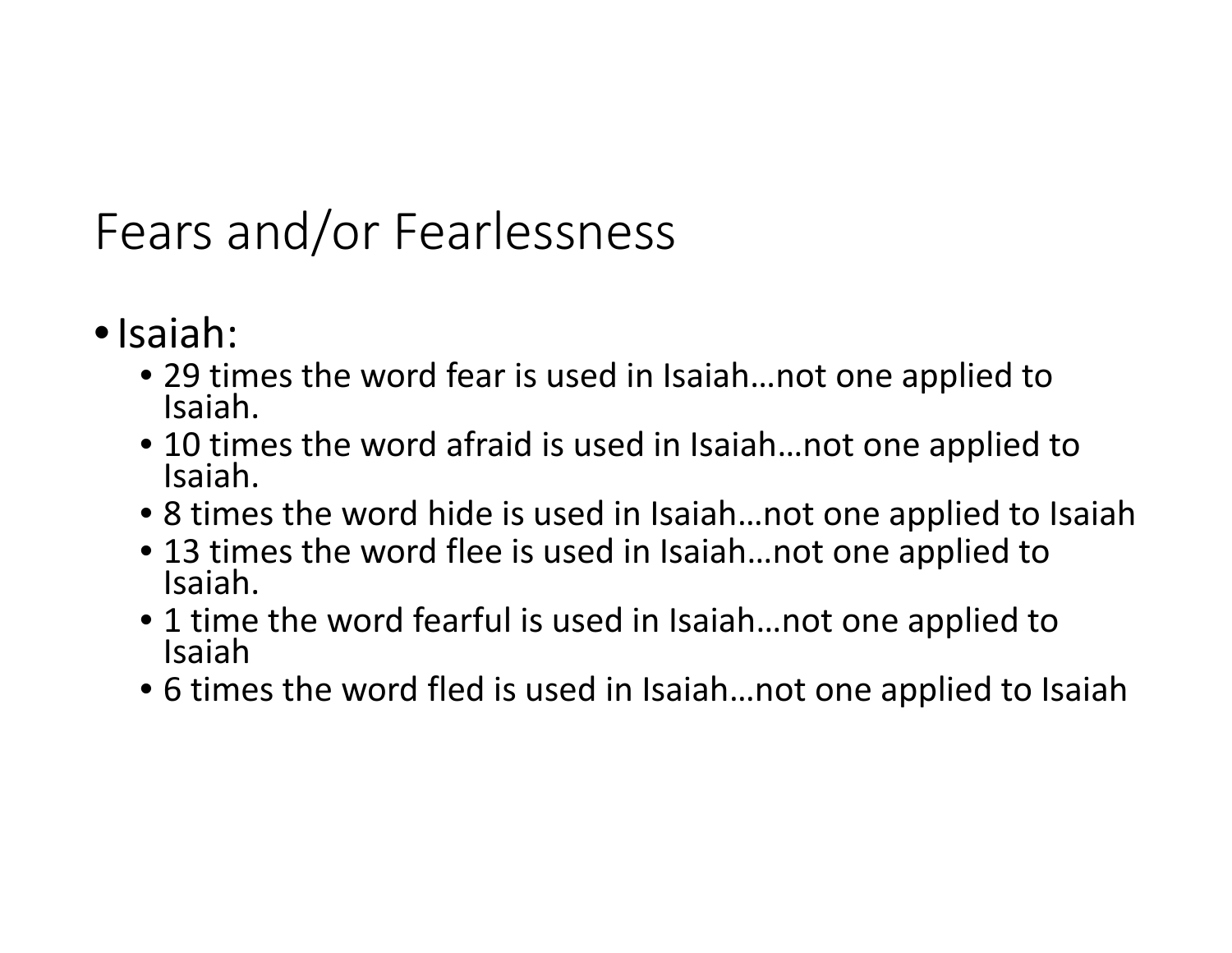#### Fear and/or Fearlessness

- •Jeremiah:
	- Jer. 1:4-10 Fear of being inadequate for the work
	- Jer. 18:18-23 Counsel to slay Jeremiah
	- Jer. 20:10 I have heard the defaming
	- Lam. 3:1-20 Despair
	- Jer. 36:17-19, 26 Hide thyself/Jehovah hid
	- Jer. 38:4-6 Placed in a dungeon and sank in the mire